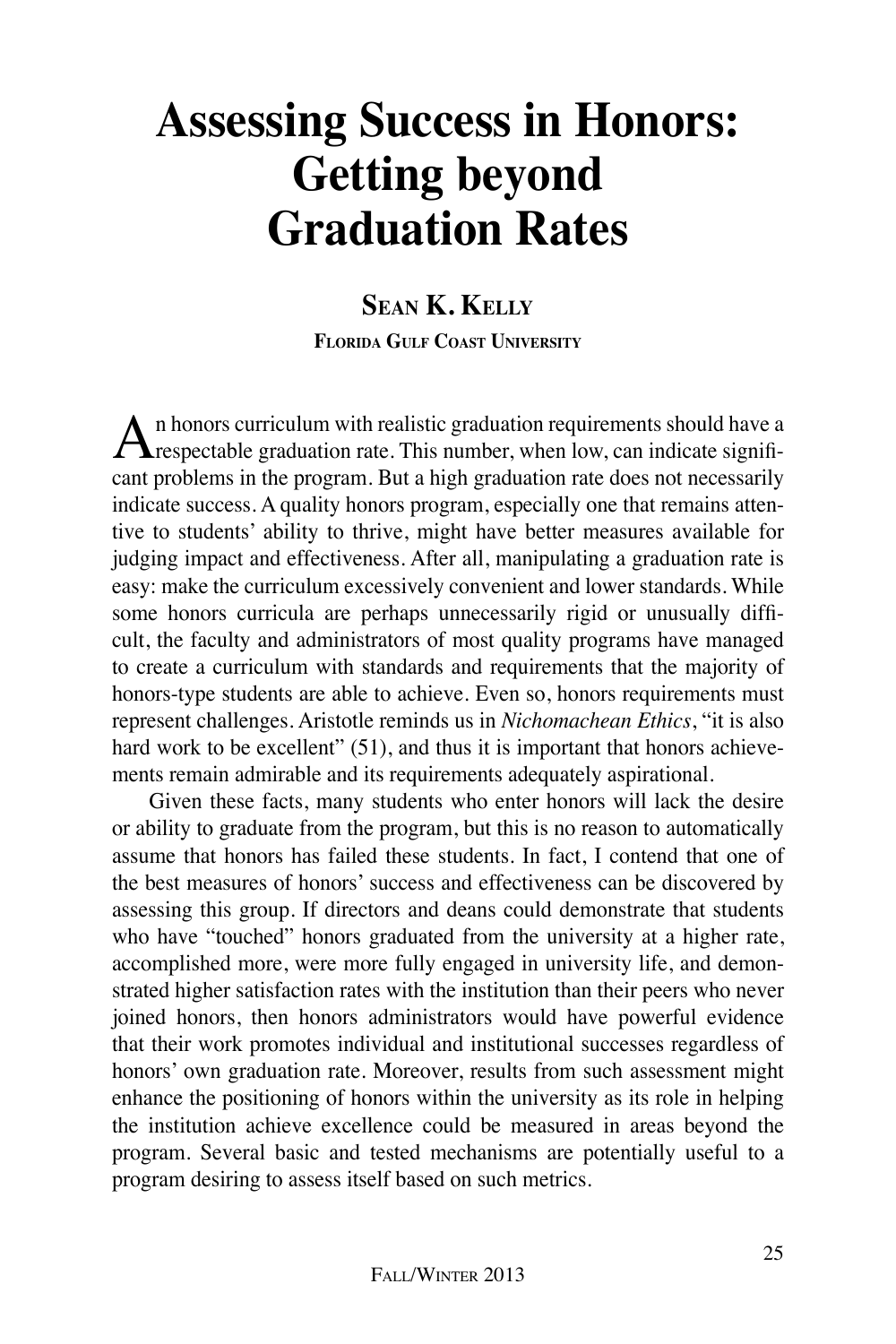Assessing Success in Honors: Getting beyond Graduation Rates

# **Admissions**

Student success starts by matching a student with an appropriate program. Since one of the necessary conditions for graduation from honors is generally a minimum G.P.A., a program has the responsibility to make sure that a student's academic record predicts meeting that standard. This kind of prediction becomes more important if honors has a rich social structure and residential community. Accepting a student at risk of failing means potentially removing a student whose social identity may be constructed around inclusion in this community. Should first-year students make all of their friends and identify future roommates in honors, removal of these students can have significant emotional consequences. The first step of the process, then, is to identify the best predictors of student success in the program and accept students who are clearly capable of meeting these standards.

Using only grades and test scores, however, can be highly problematic. Using only quantitative admissions metrics guarantees eliminating good candidates and perpetuating certain social injustices, but this problem can be remedied via other mechanisms. Peter Sederberg notes several strategies such as "creating a path through which students can transfer into honors after their first semester or year; opening honors courses to non-honors students on a space available basis; or creating programs that are designed from conception to include both honors and non-honors students" (10). Admissions practices such as these allow programs to include outstanding students whom metrics initially exclude. Moreover, these students have a lower risk of failure and the associated emotional distress since they have already demonstrated that they are willing and able to succeed on campus.

Admitting students with outstanding high school records or who demonstrate ability once on campus both mitigate the danger of unnecessary student failures. However, neither guarantees that a student will graduate with honors. No matter how carefully admissions criteria are crafted, even high-achieving students often struggle with the transition to college or encounter unexpected difficulties that adversely affect their performance. Expelling such students from the program can impose real difficulties on them during a trying period of their lives, and it can also sour them on their larger university experience. Since the goal is to help all students, regardless of their ultimate honors graduation status, programs should conscientiously avoid creating such hardships by creating a probationary policy that allows students time for academic recovery or eases transition out of the program. Successful or not, students should remember the honors experience fondly for introducing them to all that the campus provides in the way of clubs, organizations, mentors, friends, and other opportunities that will aid in growth. A harsh and swift removal from honors could prevent students from relating to other areas of campus life and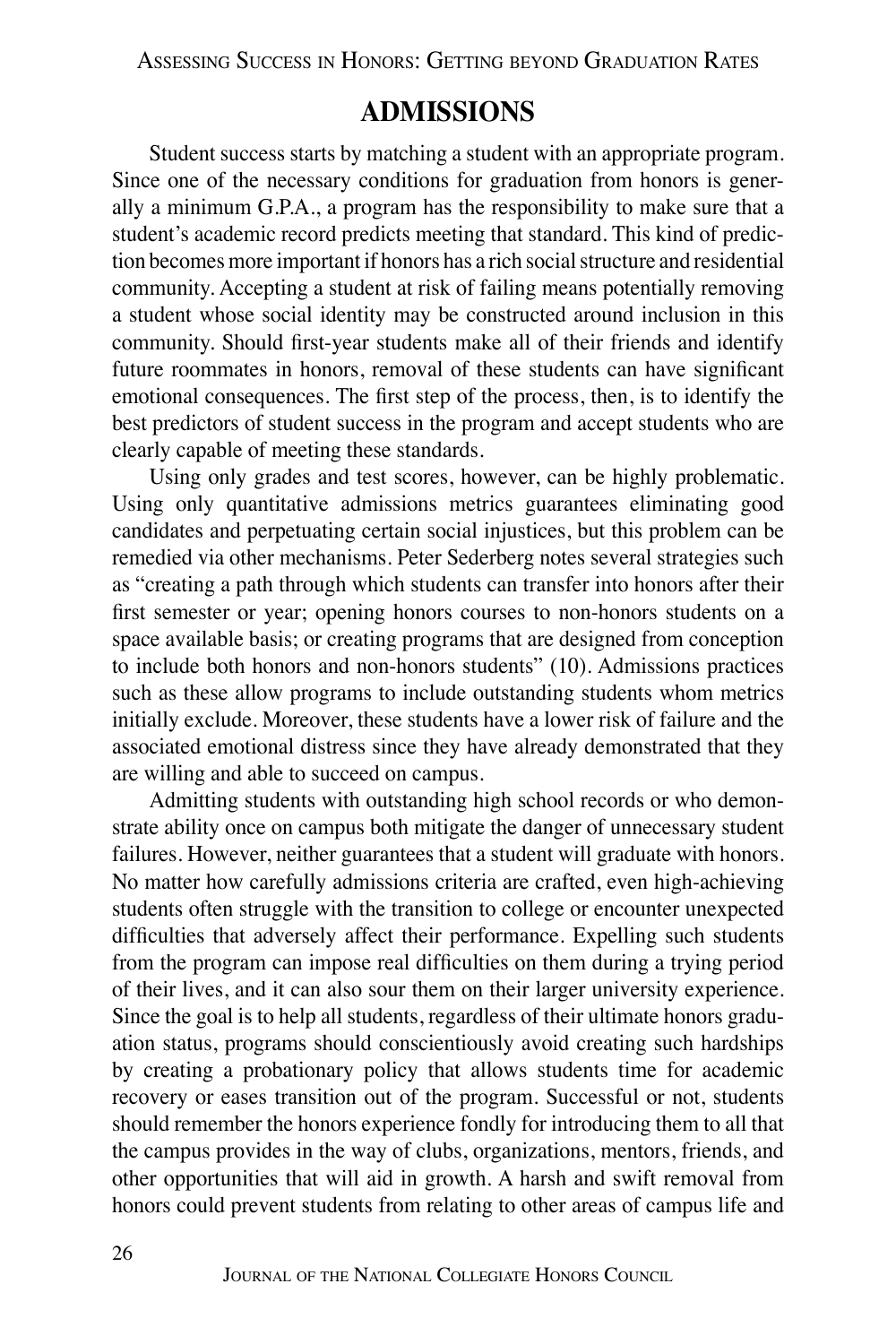quickly undoing much of the program's positive developmental work. Thus, honors has a special responsibility to ensure that transitioning out of honors happens in such a way that students have no regrets and can thrive because of their past involvement with the program.

# **Curriculum**

Having identified the best potential matches for the program, honors faculty and administrators need to make sure they have crafted a curriculum that deeply and substantively engages students with the university as a whole, aiding the development of all the students whether they graduate or not. Honors courses are known for their innovative pedagogy and have a long history of embedding practices like study abroad and service learning in the curriculum. George D. Kuh names these and other such experiences "highimpact educational practices" (HIPs). Kuh's research reaffirms that student immersion in such "deep approaches" to learning has profound impacts on students' academic performance, campus engagement, and satisfaction with learning. Kuh writes that "students who use these approaches tend to earn higher grades and retain, integrate, and transfer information at higher rates. Students who have these experiences are also more engaged overall in the clusters of effective educational practices represented by the NSSE [National Survey of Student Engagement]" ("High-Impact Practices" 14). Students engaged in such practices, Kuh argues, learn more and are more satisfied with their chosen university.

An honors program that focuses on enhancing student engagement with learning and with the university as a whole should encourage faculty to adopt HIPs at specific points in the curriculum and to heed Kuh's advice that "to engage students at high levels, these practices *must be done well*" ("High-Impact Practices" 20). Richard Arum and Josipa Roksa concur: "Engaging activities and peer collaboration do not have to be antithetical to learning, but they are likely conducive only in specifically structured contexts that focus students' attention appropriately on learning" (132–33). As Arum and Roksa write, HIPs require effort and skill: "It is not only students who may not put active and collaborative learning activities to best use. Faculty are not very skilled in doing so either" (133). Honors thus needs to assume responsibility for training faculty for effective use of the HIPs identified by Kuh: "first-year seminars, common intellectual experiences, learning communities, service learning, undergraduate research, study abroad, and other experiences with diversity, internships, and capstone courses and projects" (Kuh, *High-Impact* 14). Moreover, honors should specifically link one or more HIPs to each class/ touch in the curriculum, guaranteeing that students who enter honors, regardless of their ultimate retention, experience multiple HIPs in their college years.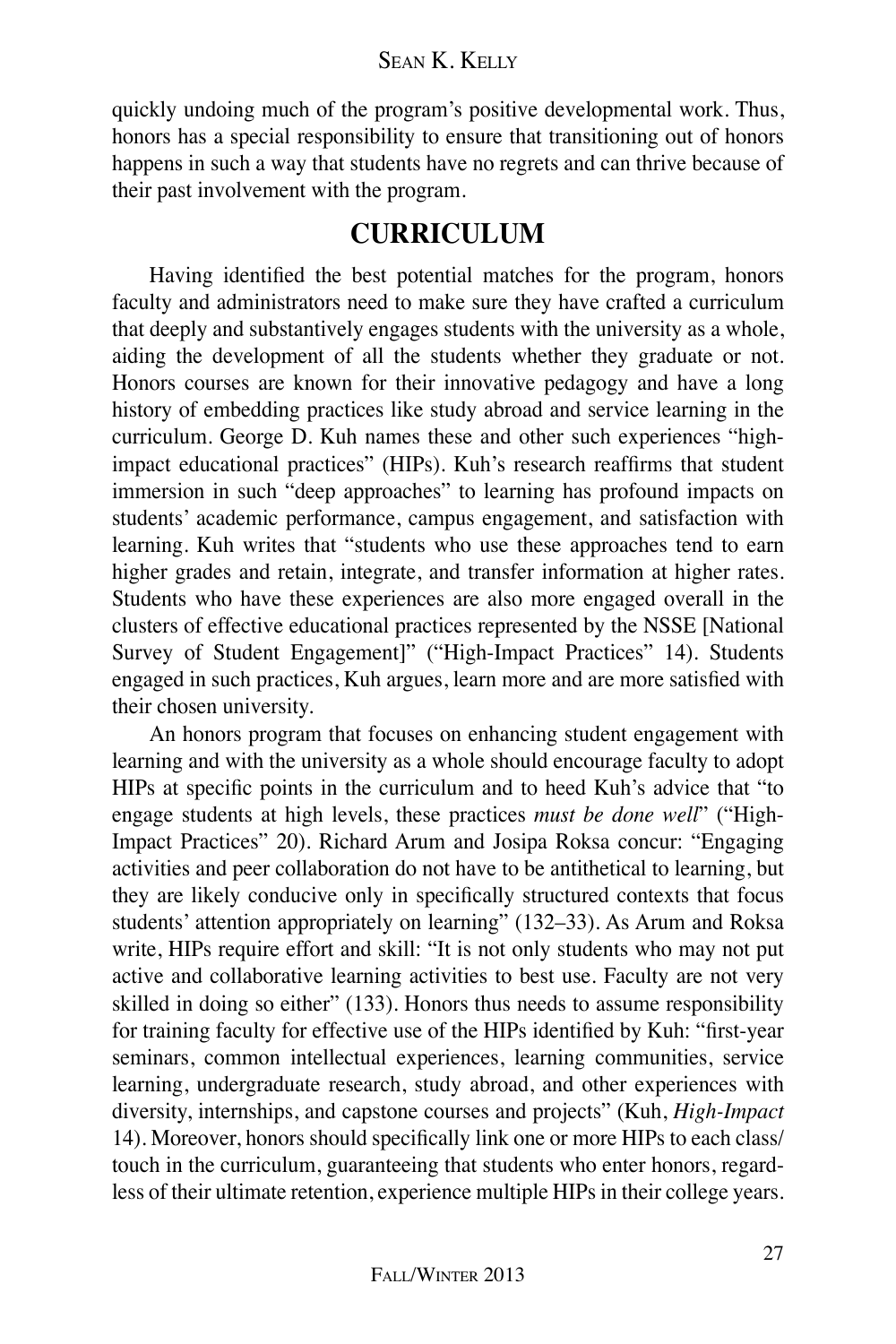An appropriately generous probationary period ensures that even students who ultimately leave honors, get exposure to these high-quality opportunities for at least one or two years, experiencing multiple HIPs that generally far exceed Kuh's suggestion that a college student experience a minimum of two.

Critics argue, justly or not, that HIPs do not provide a rigorous academic experience, describing them as "fun" or "extracurricular." Given the educational and professional aspirations of honors students, the rigor and outcomes associated with honors education should not be compromised in favor of experiences that are merely socially gratifying even if they help graduation rates. A high-impact curriculum should demand tangible outcomes that both the students themselves and also outsiders can easily identify as significant, the kinds of outcomes that students can place on résumés or can reference in graduate school applications and job interviews.

Fortunately, a curriculum rich in HIPs such as research or service facilitates outcomes. Achievements that are widely acknowledged in academia and the professional world, e.g., publications, presentations, leadership positions, and fundraising, demonstrate that the student has spent the time-on-task necessary for deep, meaningful learning to take place, thus validating the use of HIPs in the curriculum. Moreover, such outcomes give students ownership of their learning, which ideally transfers to the students whether they graduate or not. The outcomes also provide faculty incentive to emphasize the learning aspect of the HIPs they employ. "What is clear is that student-faculty interaction matters most to learning when it encourages students to devote greater effort to other educationally purposeful activities during college. The key is substantive contact. Casual contact with faculty members has little to no effect on learning gains or effort" (Kuh, "What We're Learning" 29). HIP learning outcomes focus both the professor and the students on fully engaged learning, with student achievement providing a type of peer review of the quality of the HIP. Student ownership of accomplishments and expanded mentorship possibilities mean that students embed themselves in university communities beyond honors. If honors facilitates these engagements carefully, a student should no longer need to stay in honors in order to succeed; the assessment measure I am suggesting captures honors success in student development regardless of graduation rates.

For example, at our university, our honors service labs not only promote meaningful service learning but also structure initiatives in such a way that students, in order to complete the projects, must employ skills that they learn in the process of project implementation. In fall 2012, for instance, one service lab began with the professor challenging students to create a project that raised at least \$10,000 for an organization, used at least five forms of social media, and involved runners traversing at least five hundred miles. Eighteen students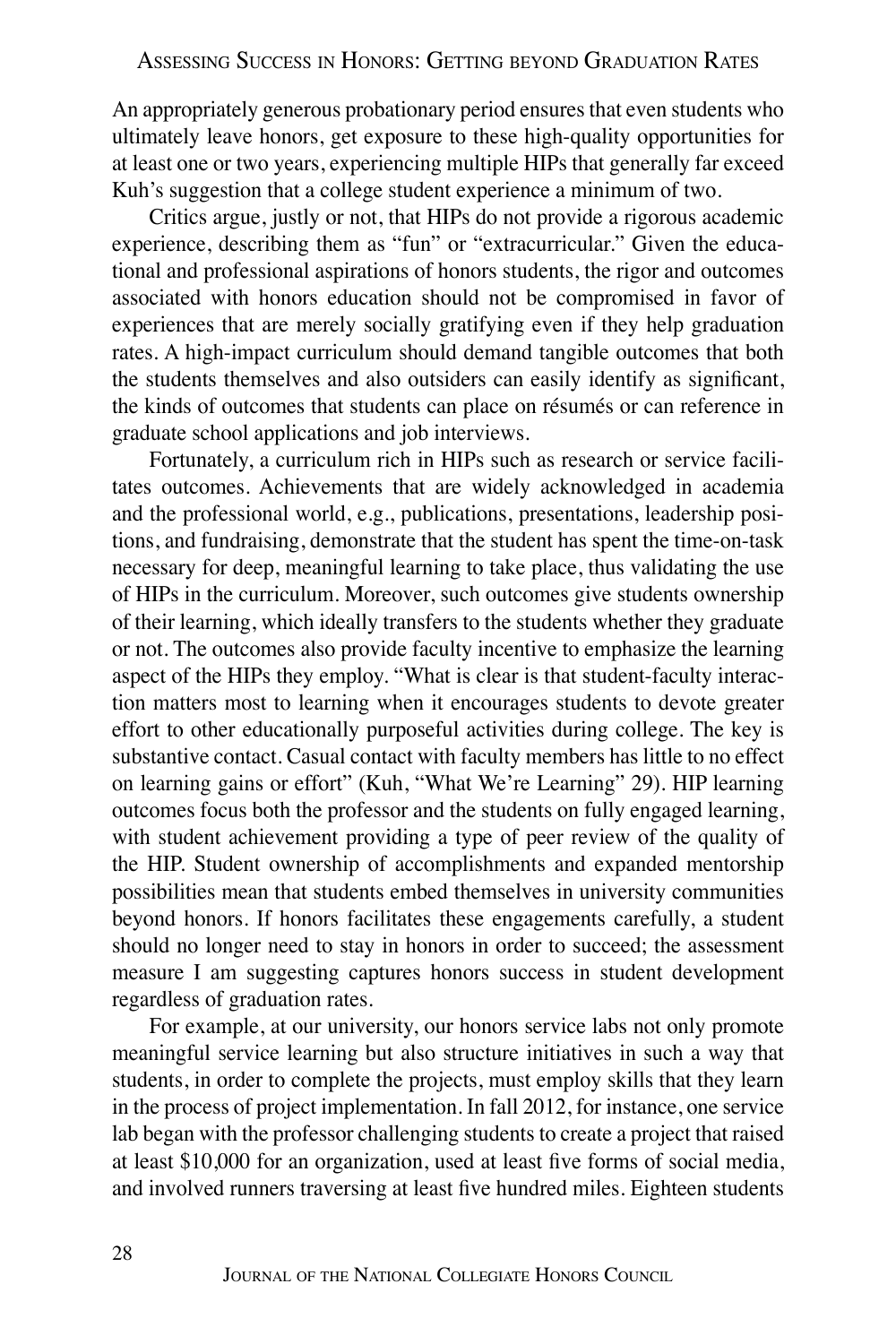#### Sean K. Kelly

created Trails for Tails, a run for panther habitat conservation. Ten runners ran relay-style from Fort Myers to Key West and back (over 550 miles) in seven days. Through this project, the students learned significant skills in logistics, crowd sourcing, webpage creation, marketing, non-profit accounting, and organizational management. They ultimately raised over \$13,000 in three months and nearly reached "viral" status on Facebook. Every student walked out of the class able to demonstrate at least one new skill, and the runners will always remember the personal accomplishment involved in the event.

Honors theses provide another opportunity for HIP outcomes, and a variety of HIPs embedded within the curriculum can help students who plan to produce a thesis while also providing a better undergraduate experience for all students whether they stay in the program or not. An introductory honors biology course might include undergraduate research that results in mastery of certain laboratory techniques or isolation of a virus found in the environment. In such a course, young researchers gain not only research experience but also professional skills that translate learning beyond the home campus. Students who continue with honors can continue to build on this foundation, perhaps leading to a thesis, while students who leave honors acquire skills and opportunities that they can use in their studies outside of honors.

### **Assessment**

If an honors curriculum ensures that students who are in the program for even one or two years engages in multiple, high-quality HIPs and helps them walk away with ownership of concrete accomplishments and an academic support system, then graduation from honors is far less important than the way that honors has facilitated their successes and interactions with the university. If a first-year course requires service abroad, then students, regardless of their ultimate honors status at graduation, will have visited the office of international service and the office of civic engagement, traveled to a foreign country, and performed service in such a way that they have accomplished deep learning and made concrete achievements with academic mentors; these resources, experiences, achievements, and mentors will be available to them from that point forward.

Provided that honors emphasizes gradual, dignified, and graceful exits for students who will not graduate, the knowledge and experiences that all students carry forth from honors are ones that should enhance their relationship with the university as a whole and show up in assessment. If this hypothesis is correct, then both honors graduates and former honors students would have (1) higher participation in campus activities and university sponsored programs, (2) more individual accomplishments related to their university experience, (3) higher satisfaction with their university experience, and (4)